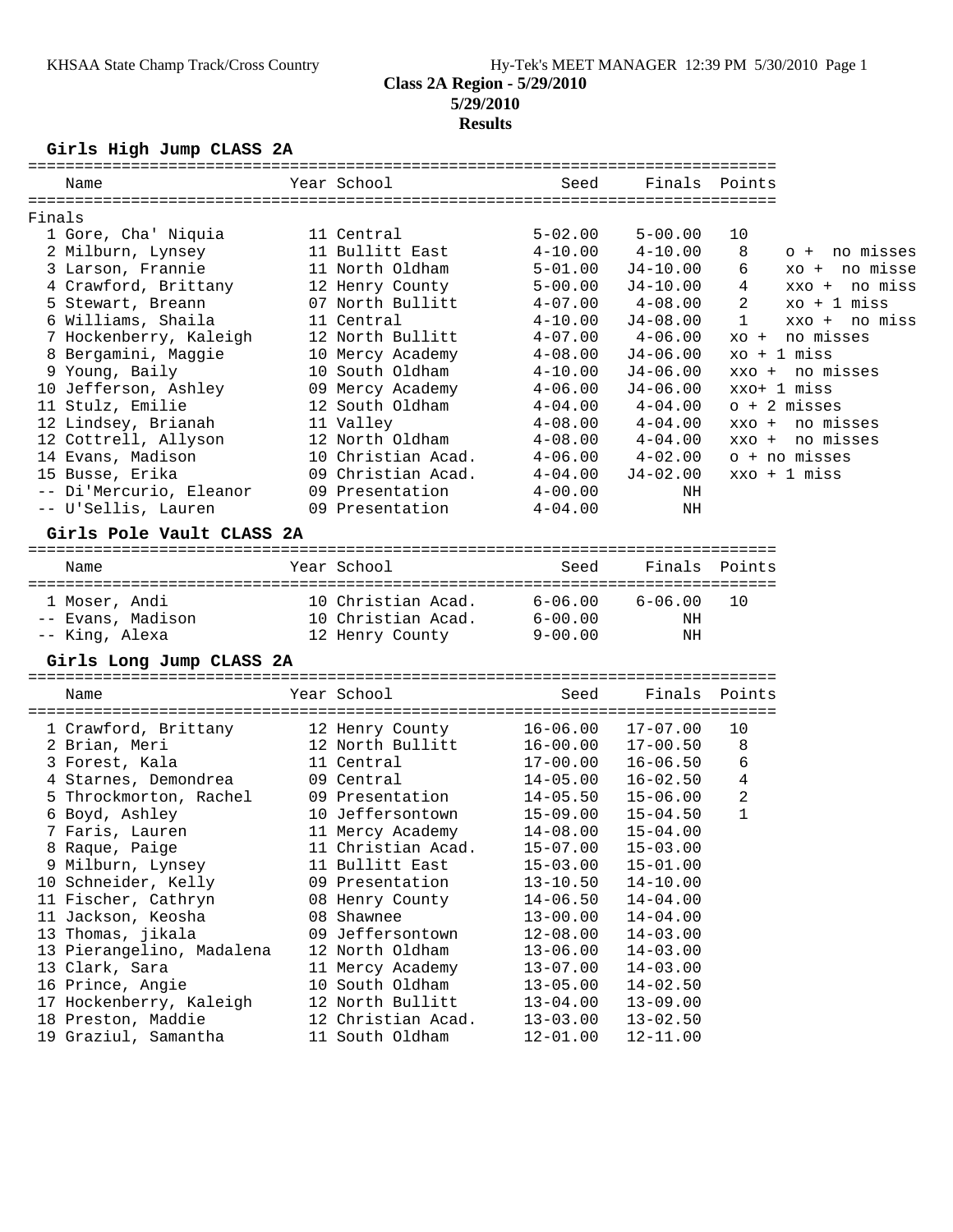#### **Girls Triple Jump CLASS 2A**

| Name                     | Year School        | Seed         | Finals       | Points         |
|--------------------------|--------------------|--------------|--------------|----------------|
| 1 Brian, Meri            | 12 North Bullitt   | $34 - 05.00$ | $34 - 08.00$ | 10             |
| 2 Gore, Cha' Niquia      | 11 Central         | $34 - 04.50$ | $33 - 04.00$ | 8              |
| 3 Milburn, Lynsey        | 11 Bullitt East    | $32 - 02.00$ | $32 - 01.00$ | 6              |
| 4 Gully, Zahara          | 09 Central         | $30 - 00.00$ | $31 - 00.50$ | 4              |
| 5 Klusman, Alexa         | 11 North Oldham    | $31 - 00.50$ | $30 - 05.50$ | $\overline{2}$ |
| 6 Throckmorton, Rachel   | 09 Presentation    | $31 - 03.00$ | $29 - 08.00$ |                |
| 7 Pierangelino, Madalena | 12 North Oldham    | $31 - 06.00$ | $29 - 07.50$ |                |
| 8 Clark, Sara            | 11 Mercy Academy   | $28 - 02.00$ | $29 - 03.25$ |                |
| 9 Bishop, Lexy           | 09 Christian Acad. | $26 - 10.00$ | $28 - 07.00$ |                |
| 10 Nieto, Morgan         | 12 South Oldham    | $28 - 03.50$ | $27 - 02.00$ |                |
| 11 Prince, Angie         | 10 South Oldham    | $28 - 06.00$ | $26 - 06.00$ |                |
| 12 Weiss, Adrienne       | 12 Christian Acad. | $26 - 01.00$ | $26 - 04.00$ |                |
|                          |                    |              |              |                |

#### **Girls Shot Put CLASS 2A**

| GIIIS SHOL PUL CLASS ZA |                    |              |               |                |                   |  |
|-------------------------|--------------------|--------------|---------------|----------------|-------------------|--|
| Name                    | Year School        | Seed         | Finals Points |                |                   |  |
| 1 Stevens, Jackie       | 12 Bullitt East    | 42-01.00     | 38-11.00      | 10             |                   |  |
| 2 Fletcher, Keshia      | 12 Central         | 31-02.00     | 30-08.00      | 8              |                   |  |
| 3 Embry, Angela         | 11 Moore           | $33 - 00.00$ | 30-04.25      | 6              | $2nd = 30' 4"$    |  |
| 4 Mcbee, Kiara          | 11 Jeffersontown   | $30 - 06.00$ | $J30-04.25$   | 4              | $2nd = 28' 6.5''$ |  |
| 5 Lawson, Katie         | 12 South Oldham    | $31 - 08.00$ | $29 - 06.50$  | $\overline{2}$ |                   |  |
| 6 Larson, Frannie       | 11 North Oldham    | 29-00.50     | $29 - 00.50$  | 1              |                   |  |
| 7 Johnson, Myra         | 11 Shawnee         | $30 - 00.00$ | $28 - 11.00$  |                |                   |  |
| 8 Hollifield, Hannah    | 09 Mercy Academy   | $28 - 03.00$ | $28 - 06.25$  |                |                   |  |
| 9 Jones, Reagan         | 10 Christian Acad. | 30-09.00     | $27 - 02.50$  |                |                   |  |
| 10 Grant, Elizabeth     | 11 North Bullitt   | $27 - 10.00$ | $26 - 07.50$  |                |                   |  |
| 11 Glidewell, Brooke    | 12 Christian Acad. | $27 - 05.00$ | $25 - 02.50$  |                |                   |  |
| 12 Ford, Corlesha       | 11 Spencer County  | 28-03.00     | $24 - 08.75$  |                |                   |  |
| 13 Doyle, Cynthia       | 10 Western         | $24 - 02.00$ | $24 - 08.50$  |                |                   |  |
| 14 Turner, Rachel       | 10 North Bullitt   | $22 - 08.00$ | $23 - 10.00$  |                |                   |  |
| 15 Baird, Jessie        | 09 North Oldham    | $25 - 10.00$ | $23 - 08.25$  |                |                   |  |
| 16 Lewis, Haley         | 09 Henry County    | $23 - 08.00$ | $22 - 02.00$  |                |                   |  |
| 17 Cowens, Alex         | 10 Mercy Academy   | $21 - 05.00$ | $21 - 10.25$  |                |                   |  |
| 18 Degner, Meredith     | 09 Presentation    | $20 - 05.50$ | $20 - 05.00$  |                |                   |  |
| 19 Sherman, Elizabeth   | 09 Presentation    | 19-10.00     | $18 - 08.00$  |                |                   |  |
| 20 Moore, McKenzie      | 09 Henry County    | 16-11.50     | $14 - 04.50$  |                |                   |  |
| 21 Biggers, Alexis      | 10 Moore           | $15 - 00.00$ | $14 - 03.50$  |                |                   |  |

#### **Girls Discus Throw CLASS 2A**

| Name                                                                                                                                                                                   | Year School                                                                                                                                                    | Seed                                                                                                                 | Finals Points                                                                                                        |                                     |
|----------------------------------------------------------------------------------------------------------------------------------------------------------------------------------------|----------------------------------------------------------------------------------------------------------------------------------------------------------------|----------------------------------------------------------------------------------------------------------------------|----------------------------------------------------------------------------------------------------------------------|-------------------------------------|
| 1 Stevens, Jackie<br>2 Johnson, Myra<br>3 Cobble, Nicole<br>4 Fletcher, Keshia<br>5 Glidewell, Brooke<br>6 Baird, Jessie<br>7 Hollifield, Hannah<br>8 Cowens, Alex<br>9 Goode, Whitlee | 12 Bullitt East<br>11 Shawnee<br>12 Central<br>12 Central<br>12 Christian Acad.<br>09 North Oldham<br>09 Mercy Academy<br>10 Mercy Academy<br>10 North Bullitt | $120 - 10$<br>$96 - 00$<br>$106 - 00$<br>$103 - 00$<br>$96 - 06$<br>$78 - 07$<br>$80 - 06$<br>$76 - 02$<br>$73 - 05$ | $116 - 09$<br>$109 - 07$<br>$106 - 03$<br>$97 - 10$<br>$88 - 07$<br>$82 - 01$<br>$81 - 08$<br>$74 - 07$<br>$70 - 09$ | 10<br>8<br>6<br>4<br>$\mathfrak{D}$ |
| Jones, Reagan<br>10                                                                                                                                                                    | 10 Christian Acad.                                                                                                                                             | $84 - 10.50$                                                                                                         | $70 - 04$                                                                                                            |                                     |
|                                                                                                                                                                                        |                                                                                                                                                                |                                                                                                                      |                                                                                                                      |                                     |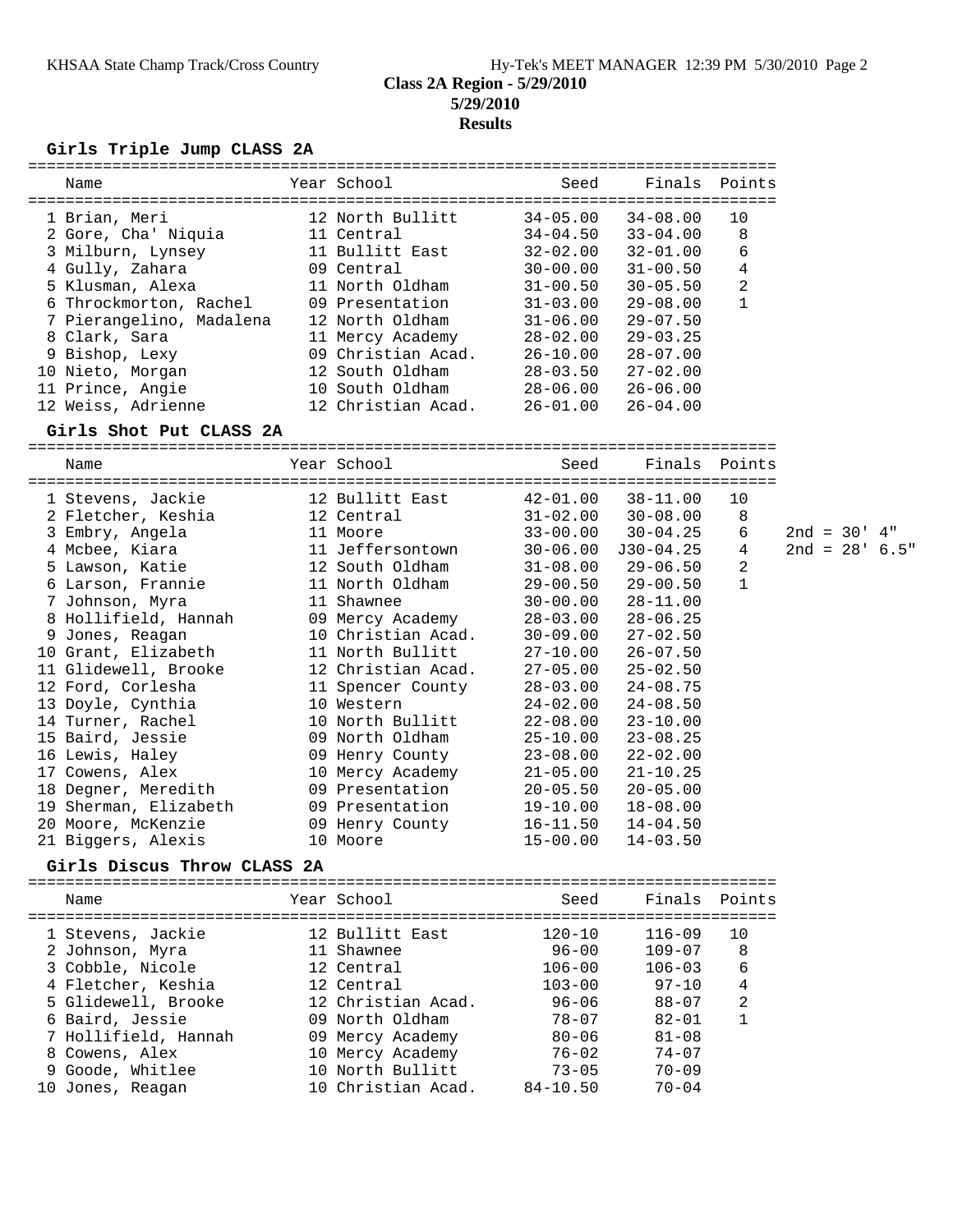# **Class 2A Region - 5/29/2010**

**5/29/2010**

**Results**

### **....Girls Discus Throw CLASS 2A**

| 11 Lewis, Haley     | 09 Henry County  | $76 - 05$ | $68 - 09$ |
|---------------------|------------------|-----------|-----------|
| 12 Milburn, Lynsey  | 11 Bullitt East  | $67 - 00$ | $66 - 05$ |
| 13 Willhite, Carla  | 09 North Bullitt | $75 - 05$ | $64 - 01$ |
| 14 Doyle, Cynthia   | 10 Western       | $77 - 07$ | $62 - 11$ |
| 15 Lawson, Katie    | 12 South Oldham  | $73 - 03$ | $58 - 04$ |
| 16 Porter, Annalee  | 09 Henry County  | $57 - 09$ | $57 - 08$ |
| 17 Mcbee, Kiara     | 11 Jeffersontown | $66 - 02$ | $54 - 11$ |
| 18 Biggers, Alexis  | 10 Moore         | $35 - 00$ | $36 - 01$ |
| -- Downing, Kendell | 11 Jeffersontown |           | ND        |
| -- Larson, Frannie  | 11 North Oldham  | $75 - 10$ | ND        |
| -- Embry, Angela    | 11 Moore         | $79 - 03$ | ND        |

### **Boys High Jump CLASS 2A**

| Name              |                  | Seed                                                                                                                                                                                            |              |              |                    |
|-------------------|------------------|-------------------------------------------------------------------------------------------------------------------------------------------------------------------------------------------------|--------------|--------------|--------------------|
| 1 Thompson, Mike  |                  | $6 - 00.00$                                                                                                                                                                                     | $6 - 00.00$  | 10           |                    |
|                   |                  |                                                                                                                                                                                                 |              |              |                    |
| 3 Rucker, Ricky   |                  | $5 - 10.00$                                                                                                                                                                                     | $5 - 08.00$  | 6            |                    |
| 4 Thomas, Wyatt   |                  | $5 - 08.00$                                                                                                                                                                                     | $5 - 04.00$  | 3            | o + no misses      |
| 4 Mitchell, Zack  |                  | $5 - 05.00$                                                                                                                                                                                     | $5 - 04.00$  | 3            | o + no misses      |
| 6 Yates, Nathan   |                  | $5 - 02.00$                                                                                                                                                                                     | $J5 - 04.00$ | $\mathbf{1}$ | $o + 1$ miss       |
| 7 Phillippe, Jean |                  | $5 - 06.00$                                                                                                                                                                                     | $J5 - 04.00$ |              | $xo + no$ misses   |
| 8 Holden, Hunter  |                  | $5 - 00.00$                                                                                                                                                                                     | $J5-04.00$   |              | xxo + no misses    |
| 9 Milburn, Reese  |                  | $5 - 02.00$                                                                                                                                                                                     | $5 - 00.00$  |              |                    |
| -- Webb, Josh     |                  | $5 - 02.00$                                                                                                                                                                                     | NH           |              |                    |
|                   | 2 Yelder, Daonte | Year School<br>10 South Oldham<br>09 Central<br>11 Western<br>10 Jeffersontown<br>10 North Oldham<br>11 North Oldham<br>09 Central<br>11 Christian Acad.<br>09 Bullitt East<br>12 North Bullitt | $5 - 10.00$  | $5 - 10.00$  | Finals Points<br>8 |

#### **Boys Pole Vault CLASS 2A**

| Name              | Year School        | Seed         | Finals Points |     |
|-------------------|--------------------|--------------|---------------|-----|
| 1 Farmer, Travis  | 12 Henry County    | $12 - 00.00$ | $11 - 00.00$  | 1 O |
| 2 French, Sean    | 11 Christian Acad. | $10 - 00.00$ | $10 - 06.00$  | 8   |
| 3 Wilson, Matthew | 11 Christian Acad. | $10 - 00.00$ | $10 - 00.00$  | 6   |
| 4 Beno, Andrew    | 11 North Oldham    | $9 - 06.00$  | $9 - 06.00$   | 4   |
| -- Terkula, Steve | 10 North Oldham    | $7 - 06.00$  | ΝH            |     |

#### **Boys Long Jump CLASS 2A**

| Name                | Year School        | Seed         | Finals       | Points         |
|---------------------|--------------------|--------------|--------------|----------------|
| 1 Murray, Laronta   | 11 Atherton        | $21 - 08.25$ | $22 - 08.00$ | 10             |
| 2 Dunbar, Kevon     | 11 Central         | $21 - 11.00$ | $22 - 01.00$ | 8              |
| 3 Rucker, Ricky     | 11 Western         | $18 - 00.75$ | $21 - 11.00$ | 6              |
| 4 Carr, Micheal     | 12 Shawnee         | $19 - 00.00$ | $21 - 09.00$ | 4              |
| 5 Smith, Keith      | 09 Central         | $18 - 09.00$ | $21 - 00.00$ | $\overline{2}$ |
| 6 Newberry, Robert  | 11 Jeffersontown   | $20 - 09.00$ | $20 - 06.00$ |                |
| 7 Crawley, Austin   | 11 North Oldham    | $19 - 09.00$ | $20 - 05.00$ |                |
| 8 Craig, Nelson     | 11 Valley          | $18 - 09.00$ | $20 - 03.00$ |                |
| 9 McCleskey, Robbie | 12 Henry County    | $19 - 00.00$ | $20 - 01.50$ |                |
| 10 Love, Caleb      | 11 Christian Acad. | $20 - 00.00$ | $19 - 09.50$ |                |
| 11 Walker, Dale     | 12 Spencer County  | $18 - 09.00$ | $19 - 07.00$ |                |
| 12 Manor, Jakob     | 12 North Oldham    | $19 - 00.50$ | $19 - 05.50$ |                |
| 13 Butler, Erik     | 12 Henry County    | $20 - 01.00$ | $19 - 04.00$ |                |
| 14 Brown, Morgan    | 10 Spencer County  | $17 - 10.00$ | $19 - 03.00$ |                |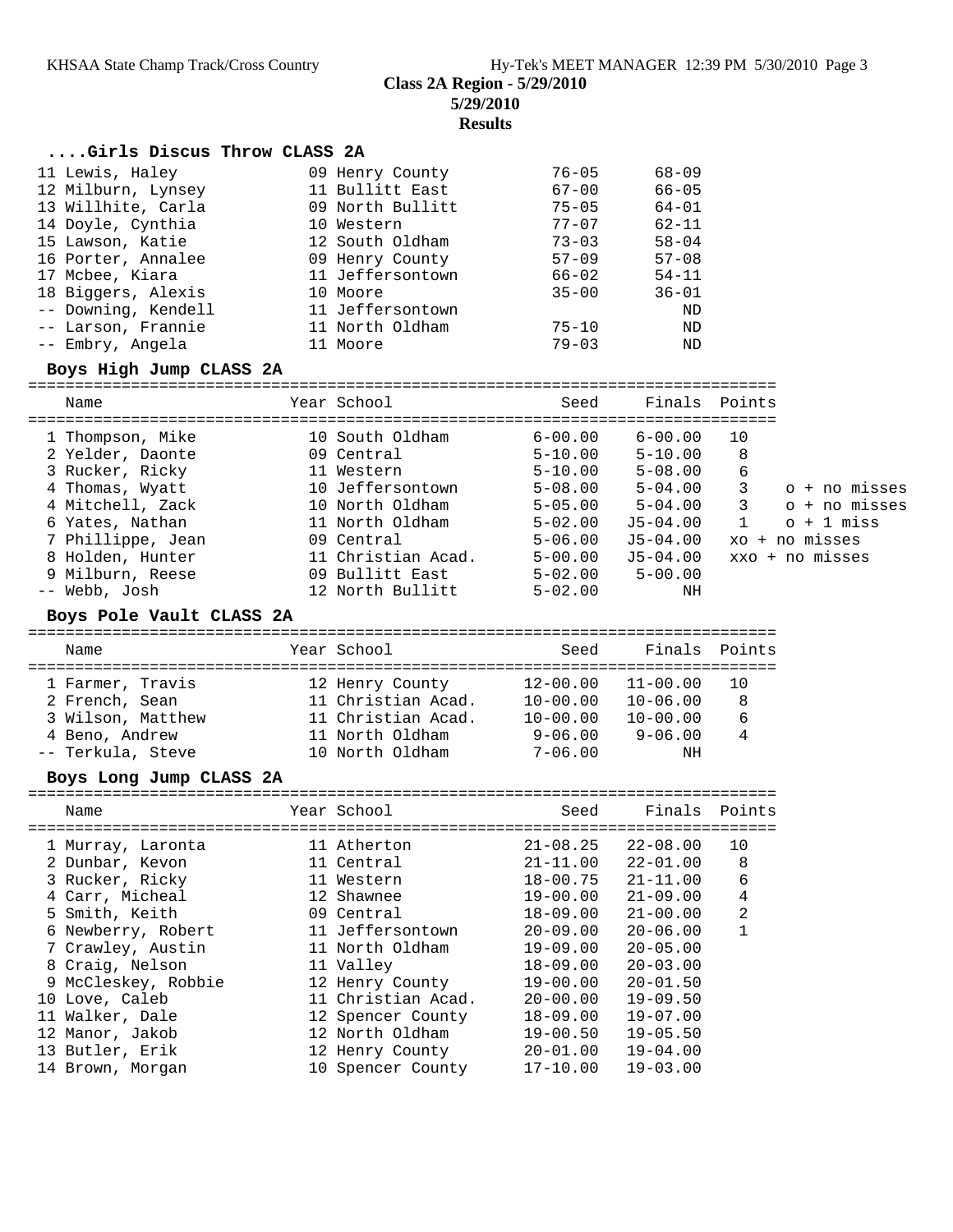# **Results**

| Boys Long Jump CLASS 2A                       |                    |              |                           |                                |
|-----------------------------------------------|--------------------|--------------|---------------------------|--------------------------------|
|                                               |                    |              |                           |                                |
| 15 Aubrey, Kenton                             | 12 North Bullitt   | 19-00.00     | $19 - 01.00$              |                                |
| 16 French, Sean                               | 11 Christian Acad. | 19-04.00     | $19 - 00.50$              |                                |
| 17 Thomas, Wyatt                              | 10 Jeffersontown   | $17 - 09.00$ | $18 - 06.00$              |                                |
| 17 Embry, Chris                               | 09 Bullitt East    | 18-04.50     | $18 - 06.00$              |                                |
| 19 Simmons, Kenneth                           | 11 Western         | 18-03.00     | $16 - 10.00$              |                                |
| 20 Braun, Jamie                               | 09 Bullitt East    | $17 - 03.50$ | $16 - 03.75$              |                                |
| Boys Triple Jump CLASS 2A                     |                    |              |                           |                                |
| Name                                          | Year School        | Seed         | Finals                    | Points                         |
|                                               |                    |              |                           |                                |
| 1 Dunbar, Kevon                               | 11 Central         | $43 - 11.00$ | $44 - 00.50$              | 10                             |
| 2 Carr, Micheal                               | 12 Shawnee         |              | $44 - 01.00$ $43 - 01.50$ | 8                              |
| 3 Love, Caleb                                 | 11 Christian Acad. | $41 - 03.00$ | $42 - 03.00$              | 6                              |
| 4 Murray, Laronta                             | 11 Atherton        | $42 - 09.00$ | $41 - 01.50$              | $\overline{4}$                 |
| 5 Thompson, Anthony                           | 09 Central         | 37-08.00     | $40 - 09.25$              | $\overline{a}$                 |
| 6 Newberry, Robert                            | 11 Jeffersontown   | $38 - 04.00$ | $40 - 01.25$              | $\mathbf{1}$                   |
| 7 Aubrey, Kenton                              | 12 North Bullitt   | $38 - 09.50$ | $37 - 10.50$              |                                |
| 8 French, Sean                                | 11 Christian Acad. | 38-08.00     | $35 - 03.50$              |                                |
| 9 Menser, Keith                               | 09 South Oldham    | $35 - 10.50$ | $34 - 10.00$              |                                |
| 10 Milburn, Reese                             | 09 Bullitt East    | $31 - 11.00$ | $31 - 09.50$              |                                |
| -- Manor, Jakob                               | 12 North Oldham    | $37 - 04.00$ | ΝD                        |                                |
| Boys Shot Put CLASS 2A                        |                    |              |                           |                                |
|                                               |                    |              |                           |                                |
|                                               |                    |              |                           |                                |
| Name                                          | Year School        | Seed         | Finals                    | Points                         |
|                                               |                    |              |                           |                                |
| 1 Godby, Max                                  | 12 Christian Acad. | $44 - 09.00$ | $45 - 08.00$              | 10                             |
| 2 Bramer, Brandon                             | 11 South Oldham    | $45 - 00.00$ | $45 - 02.50$              | 8                              |
| 3 Okruch, Andrew                              | 09 Bullitt East    | $40 - 04.00$ | $41 - 11.50$              | 6                              |
| 4 Vance, Dee                                  | 12 Shawnee         | $41 - 00.00$ | $41 - 06.75$              | $\overline{4}$                 |
| 5 Lister, John                                | 11 North Bullitt   | $40 - 09.00$ | $39 - 08.75$              | $\overline{a}$<br>$\mathbf{1}$ |
| 6 Haynes, James                               | 11 North Bullitt   | $39 - 04.00$ | $39 - 03.00$              |                                |
| 7 Renaud, Cameron                             | 10 North Oldham    | $41 - 05.00$ | $39 - 00.00$              |                                |
| 8 Troutman, Trevor                            | 10 Bullitt East    | $42 - 10.50$ | $38 - 05.50$              |                                |
| 9 Windhorst, Logan                            | 11 Christian Acad. | $38 - 04.00$ | $37 - 11.25$              |                                |
| 10 Stevens, Ivy                               | 09 North Oldham    | $35 - 04.50$ | $36 - 03.00$              |                                |
| 11 Cravens, Christian                         | 09 Henry County    | $33 - 08.50$ | $33 - 08.00$              |                                |
| 12 Green, Ci'vaughn                           | 11 Jeffersontown   | $38 - 00.00$ | $33 - 02.25$              |                                |
| 13 Norton, Deonte                             | 11 Fairdale        | $30 - 07.00$ | $33 - 01.75$              |                                |
| 14 Pham, Chris                                | 11 Atherton        | 27-09.00     | $30 - 03.00$              |                                |
| 15 Shafer, Aaron                              | 12 Jeffersontown   | $38 - 00.00$ | $28 - 06.00$              |                                |
| 16 Moore, Shariff                             | 09 Central         | $34 - 00.00$ | $26 - 06.00$              |                                |
| 17 Dy, Steven                                 | 11 Atherton        | $22 - 05.00$ | $25 - 09.25$              |                                |
| 18 James, Malik                               | 12 Fairdale        | $25 - 04.25$ | $25 - 08.50$              |                                |
| -- Robinson, Deltan                           | 09 Central         | $35 - 00.00$ | ΝD                        |                                |
| -- Christian, Andy                            | 11 Spencer County  | $34 - 06.00$ | ΝD                        |                                |
| -- Cook, Austin                               | 11 Spencer County  | $33 - 05.50$ | ND                        |                                |
| -- Price, Chris<br>Boys Discus Throw CLASS 2A | 12 Henry County    | $38 - 06.00$ | ND                        |                                |

| Name               | Year School     | heed       | Finals Points |  |
|--------------------|-----------------|------------|---------------|--|
| 1 Troutman, Trevor | 10 Bullitt East | $155 - 03$ | 154-06 10     |  |